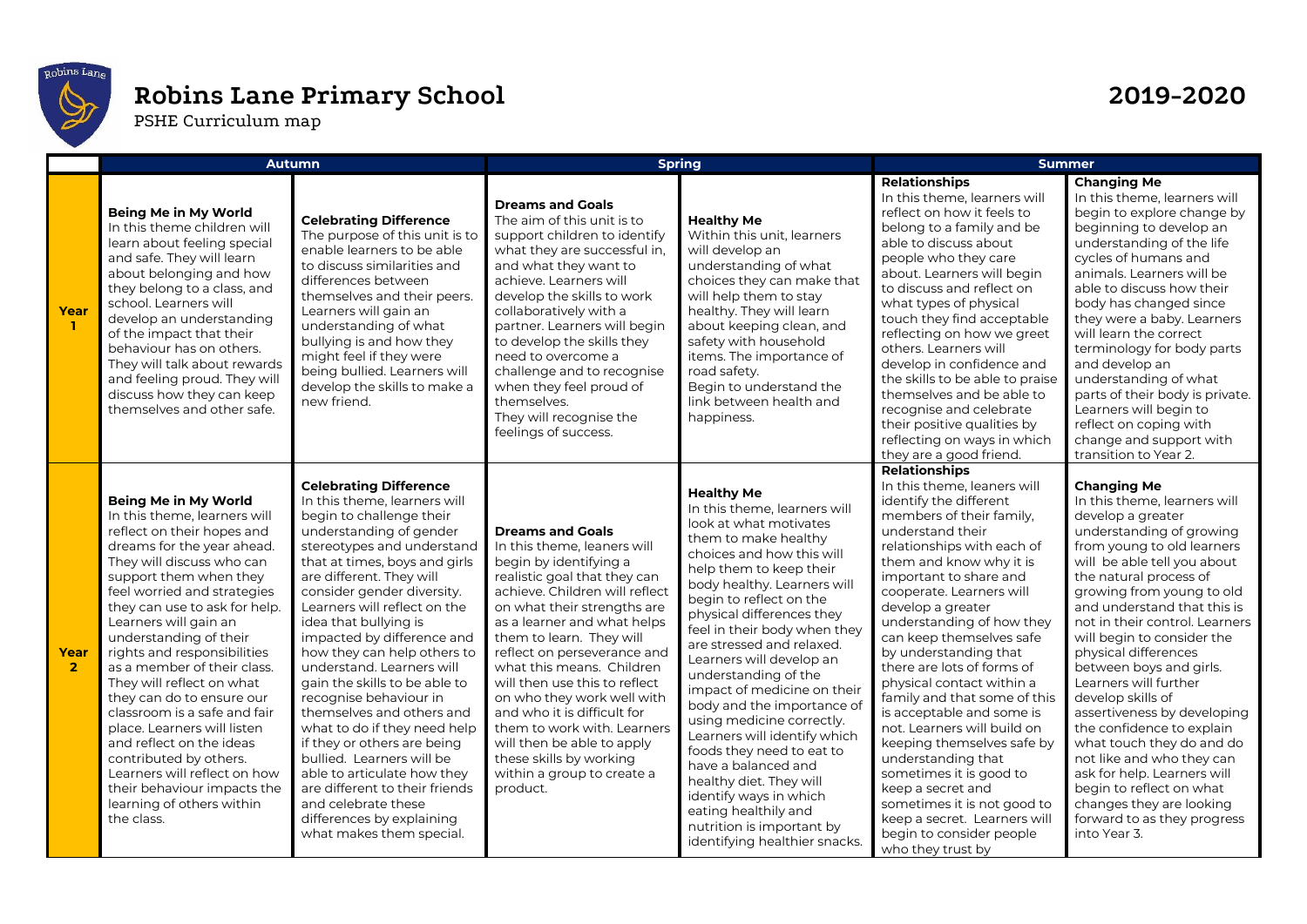|                      | <b>Autumn</b>                                                                                                                                                                                                                                                                                                                                                                                                                                                                                                                                                                                                                                                                                                               |                                                                                                                                                                                                                                                                                                                                                                                                                                                                                                                                                                                                                                                                                                                                                                | <b>Spring</b>                                                                                                                                                                                                                                                                                                                                                                                                                                                                                                                                                                                                                                                        |                                                                                                                                                                                                                                                                                                                                                                                                                                                                                                                                                                                                                                                                                                                                                                                                                                                                       | <b>Summer</b>                                                                                                                                                                                                                                                                                                                                                                                                                                                                                                                                                                                                                                             |                                                                                                                                                                                                                                                                                                                                                                                                                                                                                                                                                                                     |
|----------------------|-----------------------------------------------------------------------------------------------------------------------------------------------------------------------------------------------------------------------------------------------------------------------------------------------------------------------------------------------------------------------------------------------------------------------------------------------------------------------------------------------------------------------------------------------------------------------------------------------------------------------------------------------------------------------------------------------------------------------------|----------------------------------------------------------------------------------------------------------------------------------------------------------------------------------------------------------------------------------------------------------------------------------------------------------------------------------------------------------------------------------------------------------------------------------------------------------------------------------------------------------------------------------------------------------------------------------------------------------------------------------------------------------------------------------------------------------------------------------------------------------------|----------------------------------------------------------------------------------------------------------------------------------------------------------------------------------------------------------------------------------------------------------------------------------------------------------------------------------------------------------------------------------------------------------------------------------------------------------------------------------------------------------------------------------------------------------------------------------------------------------------------------------------------------------------------|-----------------------------------------------------------------------------------------------------------------------------------------------------------------------------------------------------------------------------------------------------------------------------------------------------------------------------------------------------------------------------------------------------------------------------------------------------------------------------------------------------------------------------------------------------------------------------------------------------------------------------------------------------------------------------------------------------------------------------------------------------------------------------------------------------------------------------------------------------------------------|-----------------------------------------------------------------------------------------------------------------------------------------------------------------------------------------------------------------------------------------------------------------------------------------------------------------------------------------------------------------------------------------------------------------------------------------------------------------------------------------------------------------------------------------------------------------------------------------------------------------------------------------------------------|-------------------------------------------------------------------------------------------------------------------------------------------------------------------------------------------------------------------------------------------------------------------------------------------------------------------------------------------------------------------------------------------------------------------------------------------------------------------------------------------------------------------------------------------------------------------------------------|
|                      |                                                                                                                                                                                                                                                                                                                                                                                                                                                                                                                                                                                                                                                                                                                             |                                                                                                                                                                                                                                                                                                                                                                                                                                                                                                                                                                                                                                                                                                                                                                |                                                                                                                                                                                                                                                                                                                                                                                                                                                                                                                                                                                                                                                                      |                                                                                                                                                                                                                                                                                                                                                                                                                                                                                                                                                                                                                                                                                                                                                                                                                                                                       | recognising and<br>appreciating people who<br>can help them in their<br>family, school and<br>community. They will<br>express appreciation for the<br>special relationships they<br>have in their life.                                                                                                                                                                                                                                                                                                                                                                                                                                                   |                                                                                                                                                                                                                                                                                                                                                                                                                                                                                                                                                                                     |
| Year<br>$\mathbf{3}$ | Being me in my world<br>In this theme, learners will<br>begin by identifying their<br>achievements and<br>recognising their self-<br>identity and worth.<br>Learners will reflect on<br>valuing themselves and<br>how they can value and<br>welcome somebody new.<br>Leaners will identify how it<br>feels to be happy, sad or<br>scared and identify if other<br>people are feeling these<br>emotions by reflecting what<br>would be their 'Nightmare<br>School'. Learners will reflect<br>on what would make their<br>'Dream School' by<br>developing an<br>understanding of why rules<br>are needed and how they<br>relate to rights and<br>responsibilities and how<br>they can see things from<br>another perspective. | <b>Celebrating difference</b><br>In this theme, learners will<br>recognise that everybody's<br>family is different and<br>important to them.<br>Learners will develop an<br>understanding of<br>differences and conflict can<br>happen and how they can<br>remain calm and use a<br>'solve it together' technique.<br>Learners will reflect on what<br>it means to be a witness to<br>bullying and what their<br>responsibilities are and how<br>they can make a situation<br>better or worse. Learners<br>will reflect on the use of<br>their words and how this<br>can hurt others and they<br>will reflect on a time when<br>their words have had an<br>impact on others.<br>Learners will reflect on, and<br>learn how to give and<br>receive compliments. | <b>Dreams and goals</b><br>In this theme, learners will<br>reflect and discuss people<br>who have faced difficult<br>challenges and achieved<br>successes. Learners will<br>reflect on an ambition that<br>is important to them and<br>how they will feel when<br>they achieve it. Learners will<br>reflect on how to approach<br>a challenge and how they<br>can break it down in to<br>smaller steps. Learners will<br>consider how they can<br>overcome obstacles that<br>may hinder their successes.<br>Learners will then reflect on<br>their own learning process<br>and identify how they can<br>be better next time.<br>They will learn simple<br>budgeting. | <b>Healthy Me</b><br>In this theme, learners will<br>understand how exercise<br>affects their body and know<br>why their heart and lungs<br>are important. They will set<br>themselves simple fitness<br>challenges. They will look at<br>food labelling and what this<br>means when making<br>healthy choices. Learners<br>will begin to reflect on their<br>understanding of drugs and<br>identify how they feel about<br>drugs. Learners will identify<br>things; people and places<br>that I need to keep safe<br>from, and can explain<br>strategies for keeping safe<br>including who to go to for<br>help. Learners will develop<br>an understanding of their<br>responsibility for keeping<br>themselves and others safe<br>at home.<br>They will understand why it<br>is important to keep<br>themselves safe online, and<br>offline in different scenarios. | <b>Relationships</b><br>In this theme, learners will<br>reflect on the different roles<br>and responsibilities within<br>their families and consider<br>the expectations for males<br>and females. Learners will<br>reflect on, and celebrate the<br>relationships that they have<br>in their life. Learners will<br>discuss ways in which they<br>can positively negotiate<br>conflict.<br>Learners will think about<br>how they are a global<br>citizen, they will reflect on<br>their needs and how this<br>may differ from the needs<br>of children in other<br>countries.<br>They will be able to express<br>appreciation for family and<br>friends. | <b>Changing Me</b><br>In this theme, children will<br>gain a deeper<br>understanding of changes<br>that happen between<br>conception and how babies<br>grow and develop in a<br>mother's uterus. They will<br>learn about the changes in<br>boys and girls bodies that<br>happen within the growing<br>up process. They will then<br>reflect on the changes that<br>happen inside within the<br>growing up process.<br>Learners will then reflect on<br>stereotypical ideas they<br>may have about parenting<br>and family roles.<br>They will prepare for<br>transition to Year 4. |
| Year<br>4            | Being me in my world<br>Learners will understand<br>their role within the school<br>community and the roles of<br>others. Learners will<br>develop a greater<br>understanding of<br>democracy and the role this<br>plays within our school, and<br>particularly our school<br>council. Learners will<br>understand how<br>democracy works and how<br>having a voice within school                                                                                                                                                                                                                                                                                                                                           | <b>Celebrating difference</b><br>In this theme, learners will<br>discuss how people can<br>make assumptions about<br>people based on what they<br>look like. Learners will<br>reflect on how sometimes it<br>can be hard to spot bullying<br>and what they can do if<br>they think it is happening<br>but they are not sure.<br>Learners will reflect on their<br>own physical appearance<br>and respect what makes                                                                                                                                                                                                                                                                                                                                            | <b>Dreams and goals</b><br>In this theme, learners will<br>reflect on their hopes and<br>dreams and how it feels to<br>have a dream. Children will<br>also reflect on how<br>disappointment feels and<br>how focusing on positive<br>and happy experiences can<br>help them to manage<br>disappointment and<br>change. Learners will know<br>what it means to be<br>resilient and have a positive                                                                                                                                                                                                                                                                    | <b>Healthy Me</b><br>Learners will reflect on their<br>friendships and how the<br>actions of other can make<br>them feel embarrassed,<br>hurt or inadequate and how<br>they can manage these<br>feelings. Learners will<br>reflect on group dynamics<br>and how people will take on<br>different roles within a<br>group e.g. a leader.<br>Learners will reflect on<br>smoking and alcohol, the                                                                                                                                                                                                                                                                                                                                                                                                                                                                       | <b>Relationships</b><br>In this theme, learners will<br>reflect on relationships that<br>they have both close and<br>distant and what they<br>contribute to each of them.<br>Learners will reflect on<br>people they love and how it<br>can feel when they lose<br>something or someone<br>they love. They will discuss<br>memories and how we can<br>remember people that we<br>no longer see.                                                                                                                                                                                                                                                           | <b>Changing Me</b><br>In this theme, learners will<br>reflect on characteristics<br>they have inherited from<br>their parents. Learners will<br>correctly label the internal<br>and external body parts<br>that are necessary for<br>reproduction. They will gain<br>understanding of how a<br>female's body changes to<br>enable them to have babies<br>and that menstruation is a<br>natural part of this.                                                                                                                                                                        |
|                      | benefits the whole school                                                                                                                                                                                                                                                                                                                                                                                                                                                                                                                                                                                                                                                                                                   | them special and unique.                                                                                                                                                                                                                                                                                                                                                                                                                                                                                                                                                                                                                                                                                                                                       | attitude, and how they can                                                                                                                                                                                                                                                                                                                                                                                                                                                                                                                                                                                                                                           | impact it has on our body                                                                                                                                                                                                                                                                                                                                                                                                                                                                                                                                                                                                                                                                                                                                                                                                                                             | Learners will discuss how                                                                                                                                                                                                                                                                                                                                                                                                                                                                                                                                                                                                                                 | Learners will look at                                                                                                                                                                                                                                                                                                                                                                                                                                                                                                                                                               |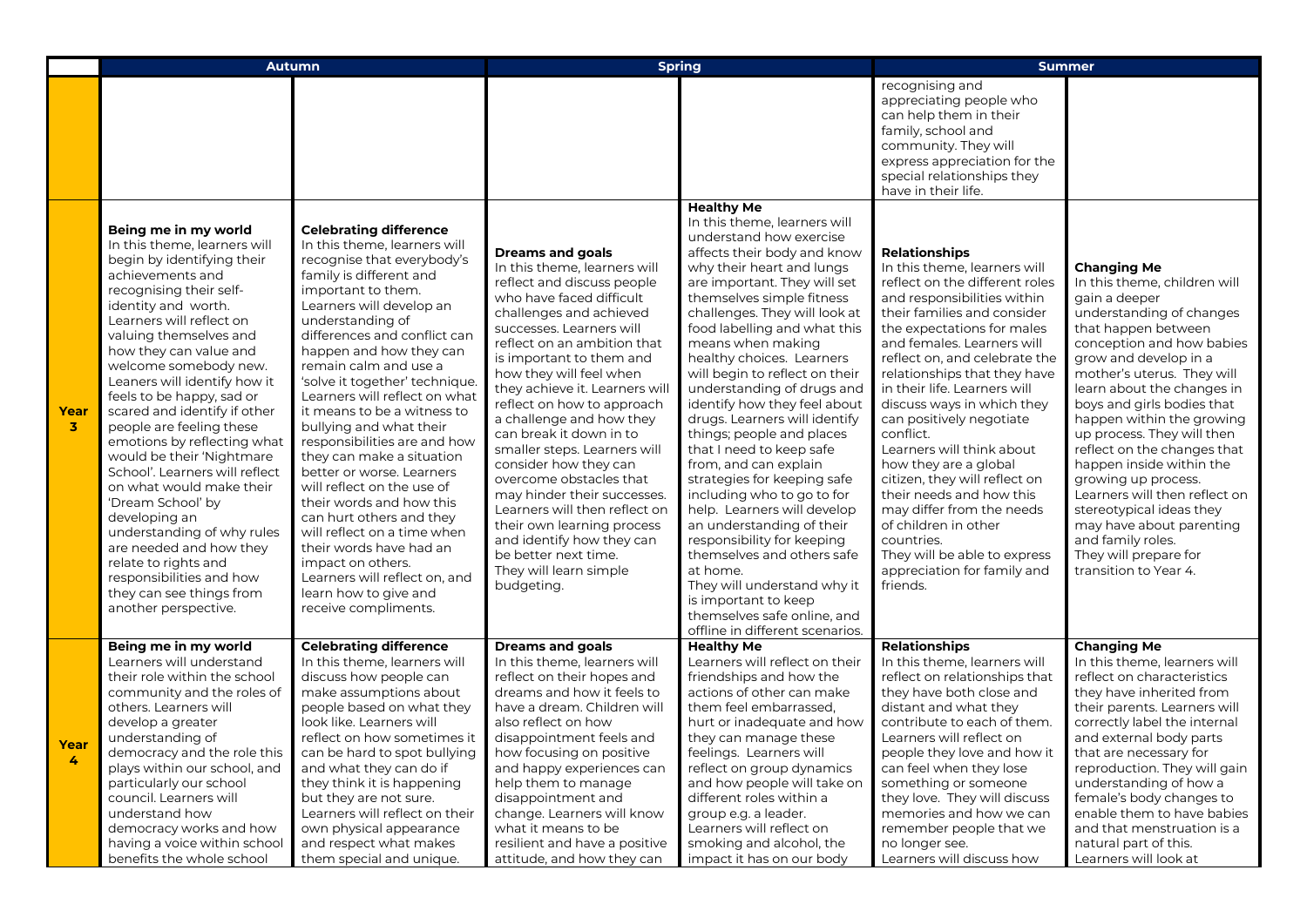|           | <b>Autumn</b>                                                                                                                                                                                                                                                                                                                                                                                                                               |                                                                                                                                                                                                                                                                                                                                                                                                                                                                                                                                                                                                                                                                                                                                                                                                                                                                          | <b>Spring</b>                                                                                                                                                                                                                                                                                                                                                                                                                                                                                                                                                                                                                                                                                                                                                 |                                                                                                                                                                                                                                                                                                                                                                                                                                                                                                                                                                                                                                                                                                                                      | <b>Summer</b>                                                                                                                                                                                                                                                                                                                                                                                                                                                                                                                                                                                                                                                                                                                                                                                                                                                              |                                                                                                                                                                                                                                                                                                                                                                                                                                                                                                                                                                                                                                                                                                                                                                  |
|-----------|---------------------------------------------------------------------------------------------------------------------------------------------------------------------------------------------------------------------------------------------------------------------------------------------------------------------------------------------------------------------------------------------------------------------------------------------|--------------------------------------------------------------------------------------------------------------------------------------------------------------------------------------------------------------------------------------------------------------------------------------------------------------------------------------------------------------------------------------------------------------------------------------------------------------------------------------------------------------------------------------------------------------------------------------------------------------------------------------------------------------------------------------------------------------------------------------------------------------------------------------------------------------------------------------------------------------------------|---------------------------------------------------------------------------------------------------------------------------------------------------------------------------------------------------------------------------------------------------------------------------------------------------------------------------------------------------------------------------------------------------------------------------------------------------------------------------------------------------------------------------------------------------------------------------------------------------------------------------------------------------------------------------------------------------------------------------------------------------------------|--------------------------------------------------------------------------------------------------------------------------------------------------------------------------------------------------------------------------------------------------------------------------------------------------------------------------------------------------------------------------------------------------------------------------------------------------------------------------------------------------------------------------------------------------------------------------------------------------------------------------------------------------------------------------------------------------------------------------------------|----------------------------------------------------------------------------------------------------------------------------------------------------------------------------------------------------------------------------------------------------------------------------------------------------------------------------------------------------------------------------------------------------------------------------------------------------------------------------------------------------------------------------------------------------------------------------------------------------------------------------------------------------------------------------------------------------------------------------------------------------------------------------------------------------------------------------------------------------------------------------|------------------------------------------------------------------------------------------------------------------------------------------------------------------------------------------------------------------------------------------------------------------------------------------------------------------------------------------------------------------------------------------------------------------------------------------------------------------------------------------------------------------------------------------------------------------------------------------------------------------------------------------------------------------------------------------------------------------------------------------------------------------|
|           | community. They will reflect<br>on how their actions affect<br>themselves and others.<br>They will reflect on group<br>decision making.<br>They will reflect on what<br>motivates behaviour.                                                                                                                                                                                                                                                | They will reflect on judging<br>others by their appearance<br>and first impressions.<br>Learners will be able to<br>explain why it is good to<br>accept people for who they<br>are by identifying how<br>special and unique<br>everyone is.                                                                                                                                                                                                                                                                                                                                                                                                                                                                                                                                                                                                                              | adapt and make new plans<br>when faced with challenge.<br>They will reflect on making<br>positive group<br>contributions and<br>celebrating these<br>contributions.                                                                                                                                                                                                                                                                                                                                                                                                                                                                                                                                                                                           | and some of the reasons<br>people begin to smoke and<br>drink alcohol. They will<br>reflect on how they can act<br>assertively to resist the<br>pressure from others.<br>Learners will celebrate their<br>inner strength and reflect<br>on their understanding of<br>right and wrong.                                                                                                                                                                                                                                                                                                                                                                                                                                                | opinions are different and<br>how we can express and<br>respect our opinions. They<br>will discuss animal rights<br>and reflect on differing<br>views.<br>Children will reflect on<br>special pets and how they<br>feel when they lose a pet<br>and how they can celebrate<br>special things about their<br>pet.<br>They will reflect on getting<br>on and falling out.<br>Relationships between<br>girlfriends and boyfriends.<br>How they can show<br>appreciation to people and<br>animals.                                                                                                                                                                                                                                                                                                                                                                             | changes that have<br>happened and they will<br>reflect on positively<br>accepting change when it is<br>out of their control and how<br>to manage feelings that<br>may arise due to change.                                                                                                                                                                                                                                                                                                                                                                                                                                                                                                                                                                       |
| Year<br>5 | Being me in my world<br>Learners will reflect on their<br>rights as a British Citizen<br>and how they can<br>empathise with others<br>within our country whose<br>lives may be different to our<br>own.<br>Learners will reflect on the<br>consequences of behaviour<br>and how this can impact a<br>group of people. They will<br>reflect on how they<br>contribute to our school<br>community and how they<br>can make it a better place. | <b>Celebrating difference</b><br>Learners will reflect on their<br>own culture. They will then<br>discuss how cultural<br>differences, can at times,<br>cause conflict, and at times<br>racism.<br>Learners will understand<br>what racism is and reflect<br>on their own attitudes<br>towards people from<br>different races.<br>Learners will discuss how<br>spreading rumours and<br>name-calling is a bullying<br>behaviour and what they<br>can do. Learners will<br>understand the differences<br>between indirect and direct<br>bullying, and how they can<br>make better choices.<br>Learners will then reflect on<br>differences between their<br>lives and that of those in a<br>developing country and<br>how we can celebrate and<br>respect others.<br>They will reflect on material<br>wealth and happiness.<br>Enjoying and respecting<br>other cultures. | <b>Dreams and goals</b><br>Learners will reflect on the<br>need for money when<br>achieving dreams. They will<br>reflect on different<br>occupations and the<br>contributions that people<br>make within the roles.<br>Learners will identify a job<br>they would like to have,<br>what motivates them to<br>achieve it, and what they<br>will need to do to achieve a<br>chosen job. Learners will<br>reflect on how<br>communicating with<br>people from other cultures<br>helps us to learn, and they<br>will reflect on how<br>aspirations and dreams of<br>others within different<br>cultures may differ from<br>their own. How they can<br>support people others<br>through charity.<br>They will reflect on<br>motivation and what<br>motivates them. | <b>Healthy Me</b><br>Learners will understand<br>some of the risks with<br>misusing alcohol, including<br>anti-social behaviour, and<br>how it affects the liver and<br>heart They will learn about<br>smoking, including vaping<br>and the impact this has on<br>the body and making<br>healthy choices. Learners<br>will put into practice basic<br>emergency aid procedures<br>(including recovery<br>position) and know how to<br>get help in emergency<br>situations. Learners will<br>understand how the media<br>and celebrity culture<br>promotes certain body<br>types. They will reflect on<br>what makes a healthy<br>lifestyle including healthy<br>eating and the choices I<br>need to make to be healthy<br>and happy. | <b>Relationships</b><br>Learners will articulate who<br>they are as person, their<br>personal characteristics,<br>and qualities. Learners will<br>discuss how they can<br>negotiate and compromise<br>within friendships.<br>Learners will reflect on how<br>it feels to be attracted to<br>someone and not feel<br>pressured into having a<br>boyfriend or girlfriend.<br>Learners how to stay safe<br>when using technology to<br>communicate with friends.<br>Learners will recognise and<br>resist pressures to use<br>technology in ways that<br>may be risky or may cause<br>harm to themselves or<br>others.<br>Learners will reflect on<br>online gaming and<br>gambling and the dangers<br>of online grooming. They<br>will learn about SMARRT<br>internet safety rules. They<br>will reflect on way in which<br>they can positively reduce<br>their screen time. | <b>Changing Me</b><br>In this theme, learners will<br>reflect on how they can<br>build their own self-esteem.<br>They will understand the<br>changes that happen<br>within puberty and the<br>importance of taking care<br>of themselves both<br>emotionally and physically.<br>They will learn about<br>conception, understanding<br>that sexual intercourse can<br>lead to conception and that<br>is how babies are usually<br>made. They will understand<br>that sometimes people<br>need IVF to help them have<br>a baby. They will identify<br>what they are looking<br>forward to about becoming<br>a teenager and understand<br>this brings growing<br>responsibilities and how to<br>cope with change.<br>They will prepare for<br>transition to Year 6. |
| Year      | Being me in my world                                                                                                                                                                                                                                                                                                                                                                                                                        | <b>Celebrating difference</b>                                                                                                                                                                                                                                                                                                                                                                                                                                                                                                                                                                                                                                                                                                                                                                                                                                            | <b>Dreams and goals</b>                                                                                                                                                                                                                                                                                                                                                                                                                                                                                                                                                                                                                                                                                                                                       | <b>Healthy Me</b>                                                                                                                                                                                                                                                                                                                                                                                                                                                                                                                                                                                                                                                                                                                    | <b>Relationships</b>                                                                                                                                                                                                                                                                                                                                                                                                                                                                                                                                                                                                                                                                                                                                                                                                                                                       | <b>Changing Me</b>                                                                                                                                                                                                                                                                                                                                                                                                                                                                                                                                                                                                                                                                                                                                               |